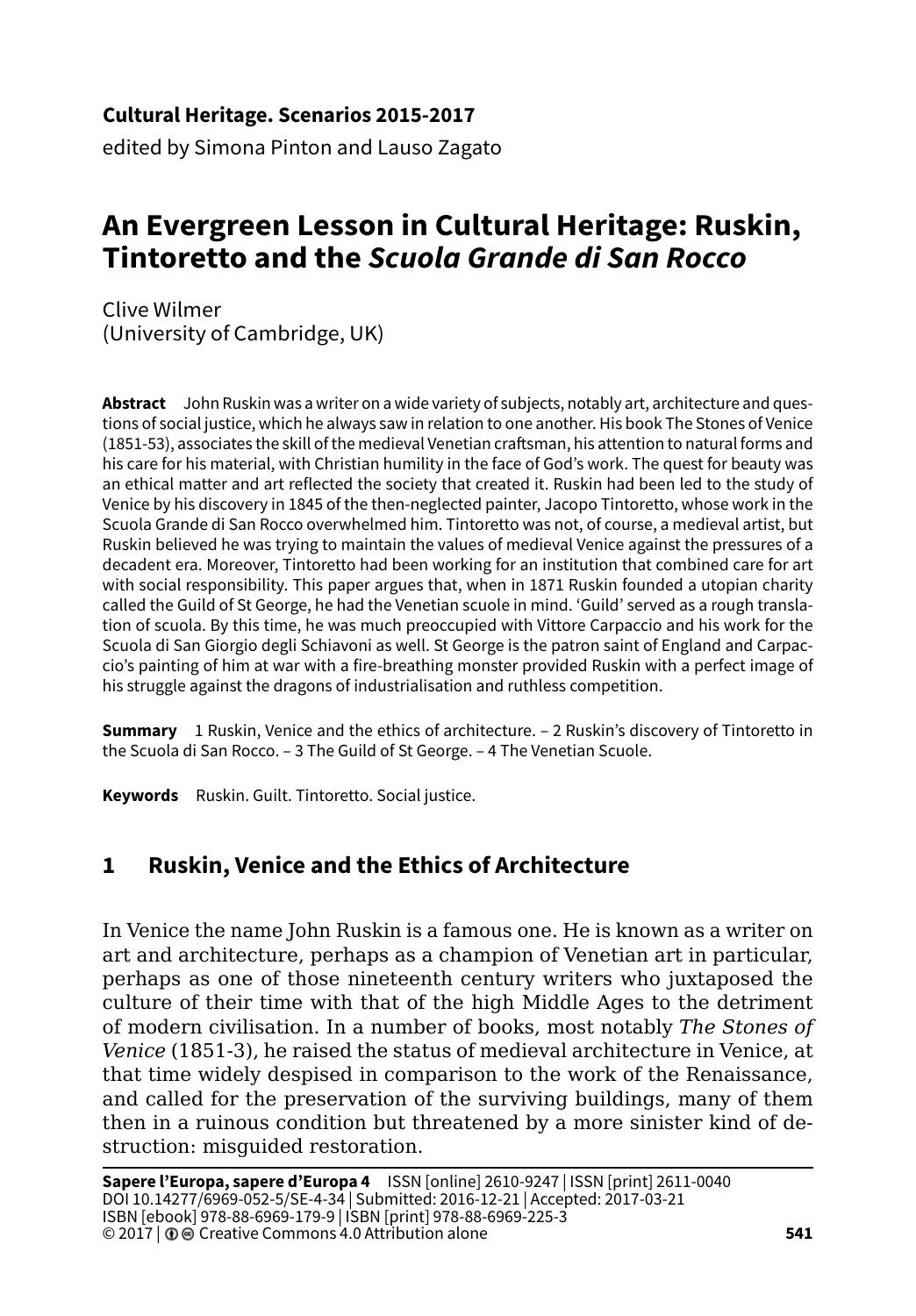When he died in 1900, his younger friend, the Venetian nobleman Alvise Zorzi caused a plaque to be raised to his memory on the hotel where he had lived during his last long visit to Venice. It appeared a matter of days after Ruskin's death and reads as follows:

JOHN RUSKIN ABITÒ QUESTA CASA (1877) SACERDOTE DELL'ARTE NELLE NOSTRE PIETRE NEL NOSTRO S. MARCO QUASI IN OGNI MONUMENTO DELL'ITALIA CERCÒ INSIEME L'ANIMA DELL'ARTEFICE E L'ANIMA DEL POPOLO OGNI MARMO OGNI BRONZO OGNI TELA OGNI COSA GLI GRIDÒ CHE BELLEZZA È RELIGIONE SE VIRTÙ D'UOMO LA SUSCITI E RIVERENZA DEL POPOLO L'ACCOLGA IL COMUNE DI VENEZIA RICONOSCENTE P. XXVI GENNAIO MDCCCC**<sup>1</sup>**

I think this succinctly conveys the importance of Ruskin as Zorzi thought of him: not just an art critic, not just a historian, but *sacerdote* – a 'priest' of art, a champion of the craftsman, of the *craftsman's soul* as expressed in the work of his hand, and of the sacred value of great art and good workmanship: not matters of taste so much as matters of religion and ethics. Zorzi does not say, but perhaps implies, that Ruskin was – in the fullest sense of the word – what we should call a conservationist. The two men had stood shoulder-to-shoulder in defence of the Basilica of San Marco when in 1878 its western façade was threatened with rebuilding, which in Ruskin's mind meant destruction. A work of architecture, for Ruskin – indeed, any work of honest craftsmanship – bears witness to the spirit of its making in the preciousness of its unique materials – 'precious' is very much Ruskin's word – and the careful skill of its workmanship. The material *thing* is irreplaceable, but its *value* is beyond materiality.

There is a sentence in *The Stones of Venice* where Ruskin contrasts the meanings communicated by architecture with those by other arts. He says:

A picture or poemis often little more than a feeble utterance of man's admiration of something out of himself; but architecture approaches more to a creation of his own, born of his necessities and expressive of

**<sup>1</sup>** The plaque is on Pensione Calcina, Zattere, Venice.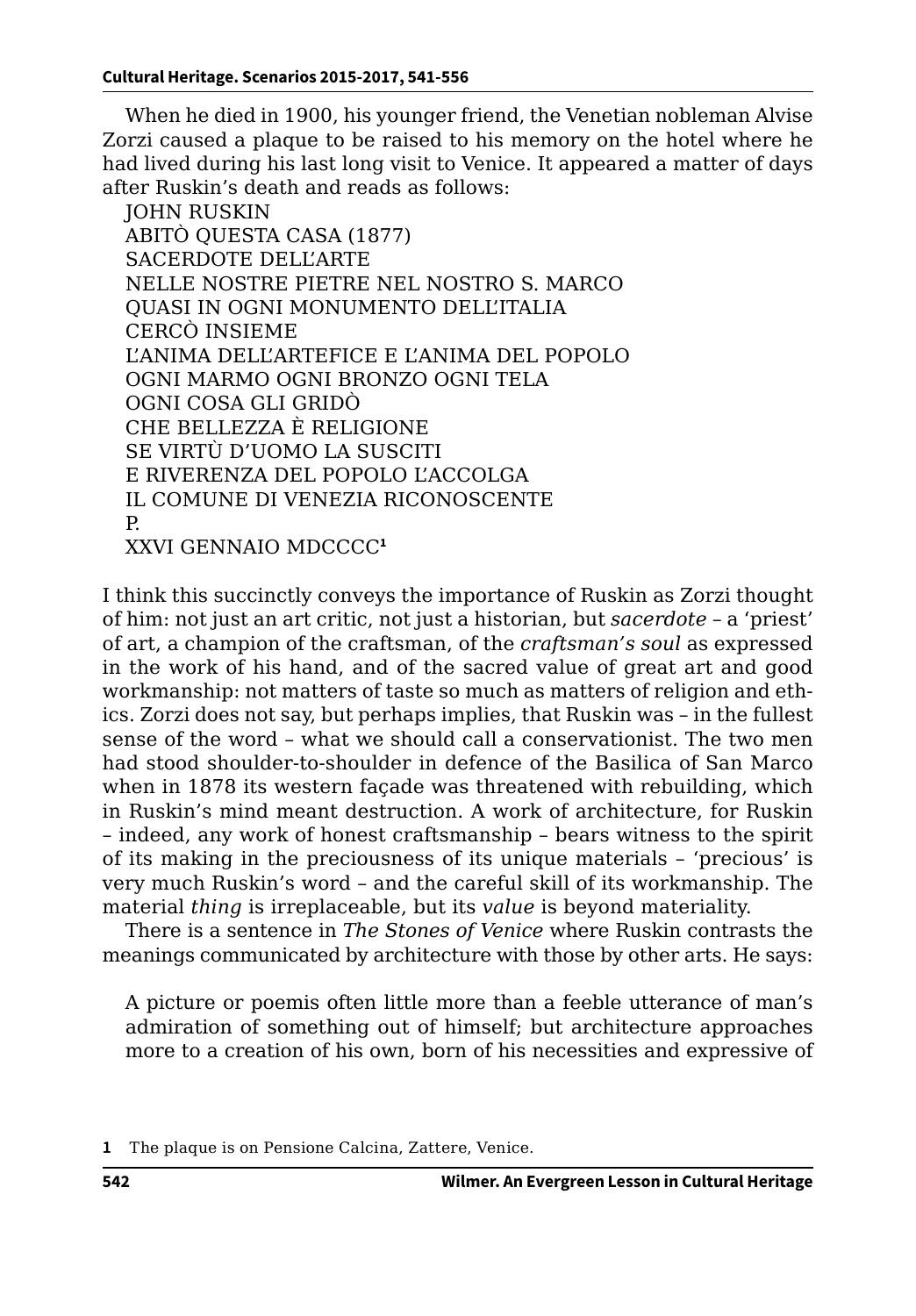his nature.**<sup>2</sup>**

There is a Platonic resonance to this, one that is at once profound and practical: the irreducible *material* of which a building is made, touched by the physical hand and tools of the workman andshaped to the needs of his society, speaks to us of their *spiritual* condition. In a later book on Venice, *St Mark's Rest* (1877), Ruskin says this:

Great nations write their autobiographies in three manuscripts; the book of their deeds, the book of their words and the book of their art. Not one of these books can be understood unless we read the two others; but of the three, the only quite trustworthy one is the last. The acts of a nation may be triumphant by its good fortune; and its words mighty by the genius of a few of its children: but its art, only by the general gifts and common sympathies of the race. (24.203)

And in *The Seven Lamps of Architecture* (1849) – in many ways a prelude to *The Stones of Venice* – he denounces the nineteenth century practice of restoration in similar terms:

Neither by the public, nor by those who have the care of public monuments, is the true meaning of the word *restoration* understood. It means the most total destruction which a building can suffer: a destruction out of which no remnants can be gathered: a destruction accompanied with false description of the thing destroyed. Do not let us deceive ourselves in this important matter; it is impossible, as impossible as to raise the dead, to restore anything that has ever been great or beautiful in architecture... [T]he life of the whole, that spirit which is given only by the hand and eye of the workman, can never be recalled. Another spirit may be given by another time, and it is then a new building; but the spirit of the dead workman cannot be summoned up, and commanded to direct other hands, and other thoughts. [8.242]

This understanding of architecture – and indeed, of visual art in general – has made an incalculable contribution to modern thought: not just for practical designers – though it is worth noting that Ruskin was admired by such surprising figures as Le Corbusier, Frank Lloyd Wright and Walter Gropius, to name but three – but for theorists and practitioners of conservation. It is very clear that the great Venetian architect and craftsman Carlo Scarpa (1906-78), for instance, looked to Ruskin for his principles

**<sup>2</sup>** Cook Wedderburn (1903-2), 10.213. Future references to this edition will be given inside the text in the form '10. 213'.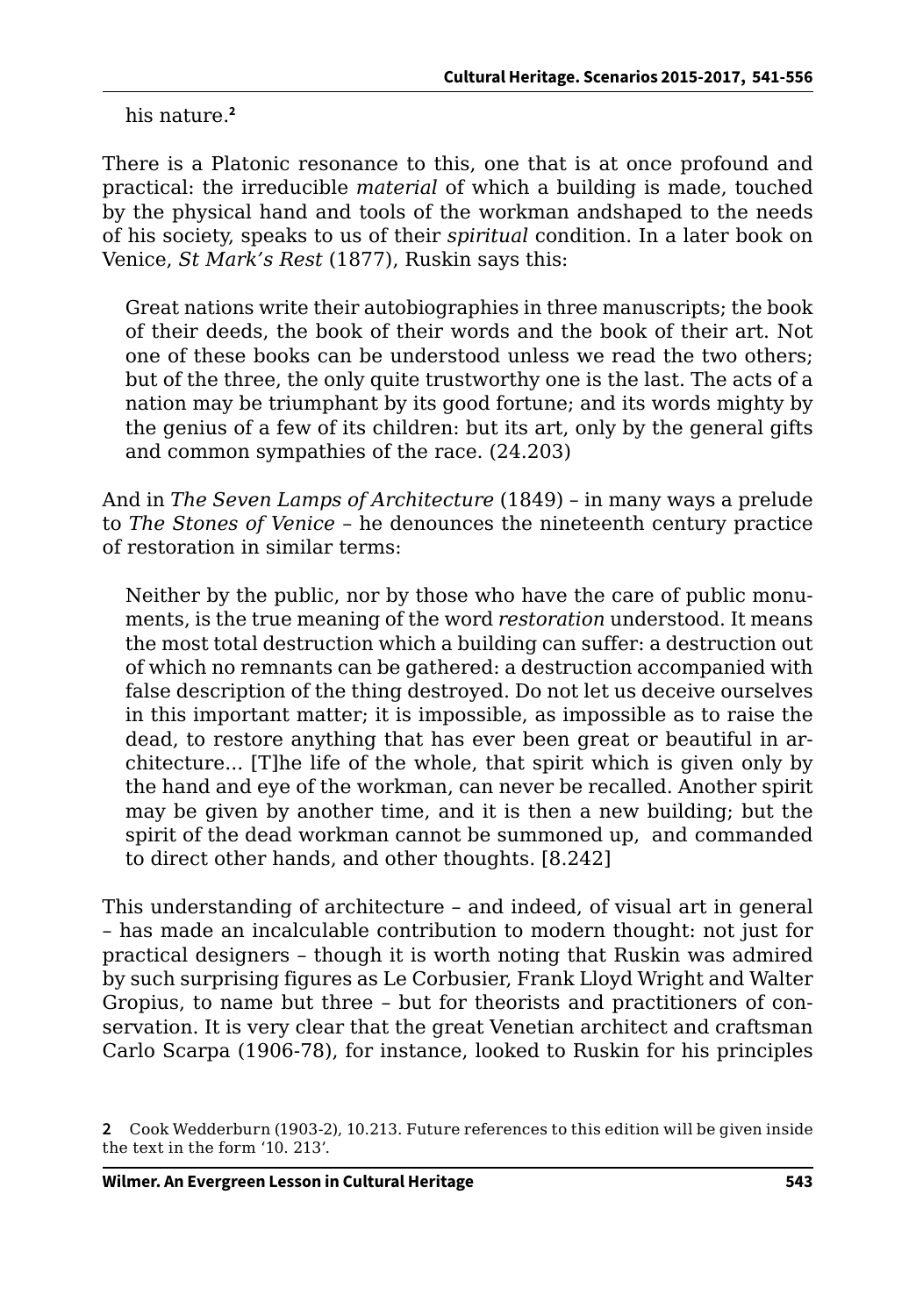when, after the destruction of the WWII, he masterminded the architectural restoration of the Veneto. This is especially clear in Verona, a city Ruskin loved as much as Venice, and often discussed and described in Venetian contexts. Scarpa does not replicate and never seeks to suggest that all is now well – that the ruin wrought by war has never happened. Anyone looking with an educated eye at (for example) the Castelvecchio in Verona can see how the scars of war have been incorporated into the living building and how its 'restoration' has meant adding things to it that are juxtaposed to the surviving parts of the original building. Paradoxically, Scarpa's modern modification of the building contributes to its meaning, enhances it, and yet conducts that meaning into our own time.

Scarpa's taste is not like Ruskin's taste. One would not expect that of a student of Le Corbusier's, an artist steeped in the culture of Modernism. But one of the important things about Ruskin as a thinker is that it is possible to separate his *taste*, which is sometimes dogmatically expressed, from his *principles*, which often turn out to be adaptable to the changed conditions of modern life. The charity I work for, the Guild of St George, which was founded by Ruskin in 1871, is a case in point. We today describe the Guild – referring back to Ruskin's original project – as "The charity for arts, crafts and the rural economy" and we see ourselves as giving expression to our founder's values in the context of modern life. Created to deal with the problems created by mechanisation, industrial expansion and increased social mobility, it has survived, in my judgement, because we act according to Ruskin's principles and not according to the accidents of nineteenth century taste. The difficulty of imitating what is imagined to be the taste of past eras is well illustrated by Ruskin's role in a key movement of his day, the Gothic Revival. Few influenced that movement to the extent that he did, yet with a few exceptions, there was hardly a Gothic building of his lifetime that Ruskin felt able to praise. It is possible to think that he was excessively critical and yet broadly concur with the case he made. His aversion to such buildings arose in part from his own experience of working on one: the splendid, but flawed and incomplete, Oxford Museum of 1858. Now called the Oxford University Museum of Natural History, it was designed by the brilliant Irish architect Benjamin Woodward (1816- 61), whom Ruskin did much to encourage. What Ruskin hoped to do with the museum was to combine his understanding of medieval methods of workmanship with a modern account of geological periods, such that the stonework of the building was itself an object of knowledge for the student and the system of carved decoration taught the orders of natural growth. He discovered that it was impossible to revive an artistic style without the way of life that gave rise to it, and that it was precisely that fact that made the 'book' of a nation's art 'wholly trustworthy' in representing its past. Moreover, by an extraordinary irony that underlines the problems of thinking unhistorically, the Museum began to function in precisely the year,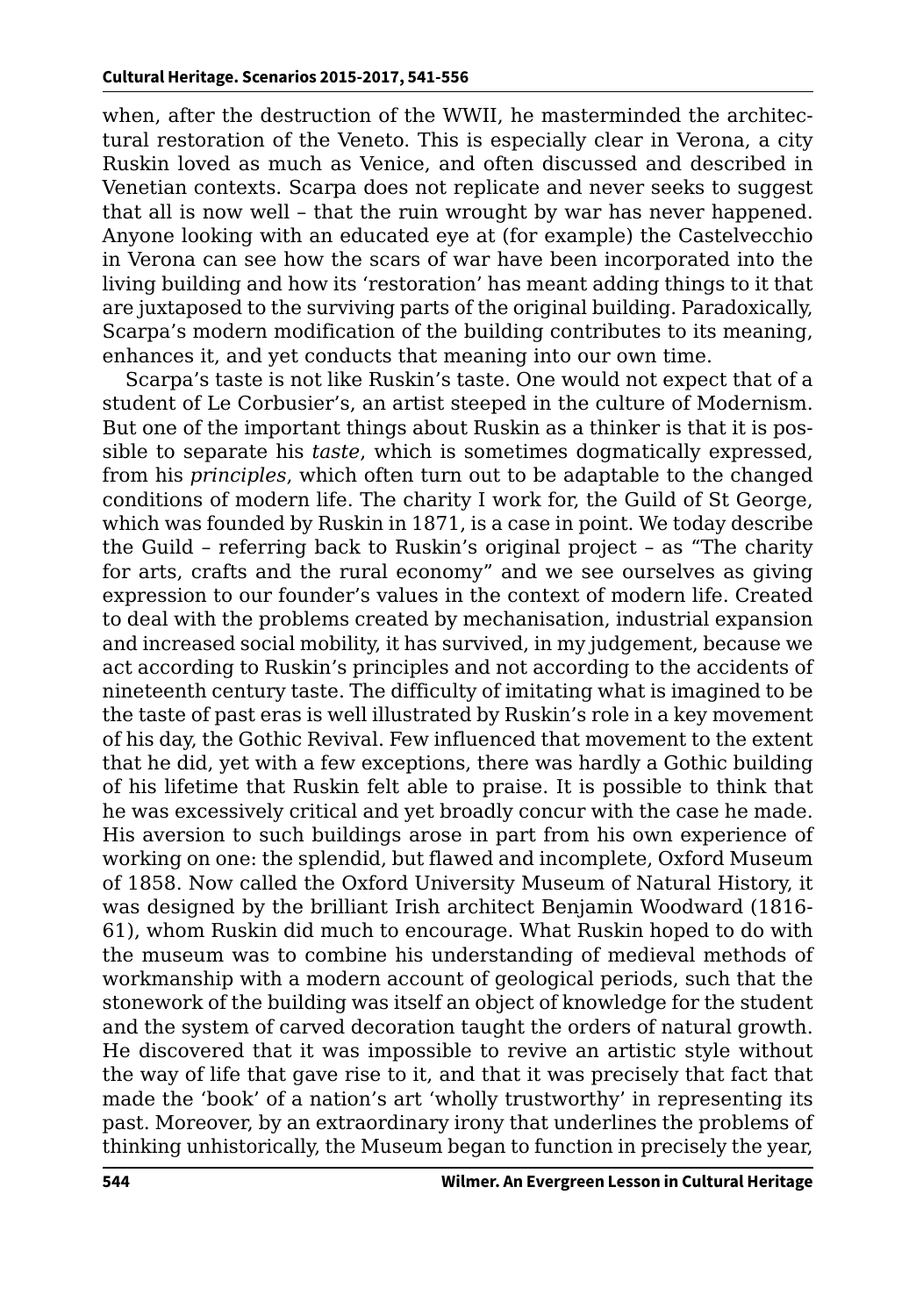1859, when the biblically inspired account of natural order embodied in its ornament was broken apart by the publication of Darwin's *On the Origin of Species*. Indeed, it was in the Oxford Museum that the famous debate on evolution between T. H. Huxley and Bishop Samuel Wilberforce took place.

#### **2 Ruskin's discovery of Tintoretto in the** *Scuola di San Rocco*

But Ruskin had been brooding on the relation between art and social order for some time – particularly since 1845. He had spent much of that year touring Italy and studying Italian art in preparation for the second of the five volumes of his first work, *Modern Painters*. A chance recommendation led him into the *Scuola Grande di San Rocco*, then in a sad state of neglect and dilapidation, and he was overwhelmed – in his account, unexpectedly – by the fifty-two great canvases of Jacopo Tintoretto. He had seen and thought well of Tintoretto before but had had no idea of the ambition, scope and accomplishment of his work. Judgements of Tintoretto in the mid-nineteenth century tended to concur with the account given of him by his contemporary Giorgio Vasari in his *Lives of the Painters*. **3** For Vasari the great Venetians were anyway inferior to the Florentines: he quoted Michelangelo as saying that Titian could not really draw, and himself spoke of Tintoretto as a careless painter who had undertaken ambitious schemes he lacked the skill to sustain. Ruskin in 1845 was a precocious and unshakably self-confident 26 year-old who, having published the first volume of his book to great critical acclaim less than two years before, was inclined to trust his own judgements against any sort of orthodoxy. His response to the pictures in the Scuola strengthened his belief in his 'own gift and function as an interpreter' (4.354), but his faith in his own powers of perception somehow coexisted with a surprising humility in the face of spiritual stature.

The first volume of *Modern Painters* had been primarily concerned with English painting – in particular, with that of J. M. W. Turner, which Ruskin wanted to champion and defend, as well as with several of his minor contemporaries. He praised these artists at the expense of the seventeenth and eighteenth century painters most admired in early nineteenth century England – in particular Claude Lorrain, Salvator Rosa and the Dutch landscapists. But between that first volume of 1843 and the second volume of 1846, Ruskin had come to know a body of art he had not before been aware of or had not sufficiently attended to, and this discovery now substantially modified the message of *Modern Painters*. The art in question was the Italian art which preceded Michelangelo and Raphael, and was

**3** Le *Vite de' più eccellenti pittori, scultori, e architettori* (1550).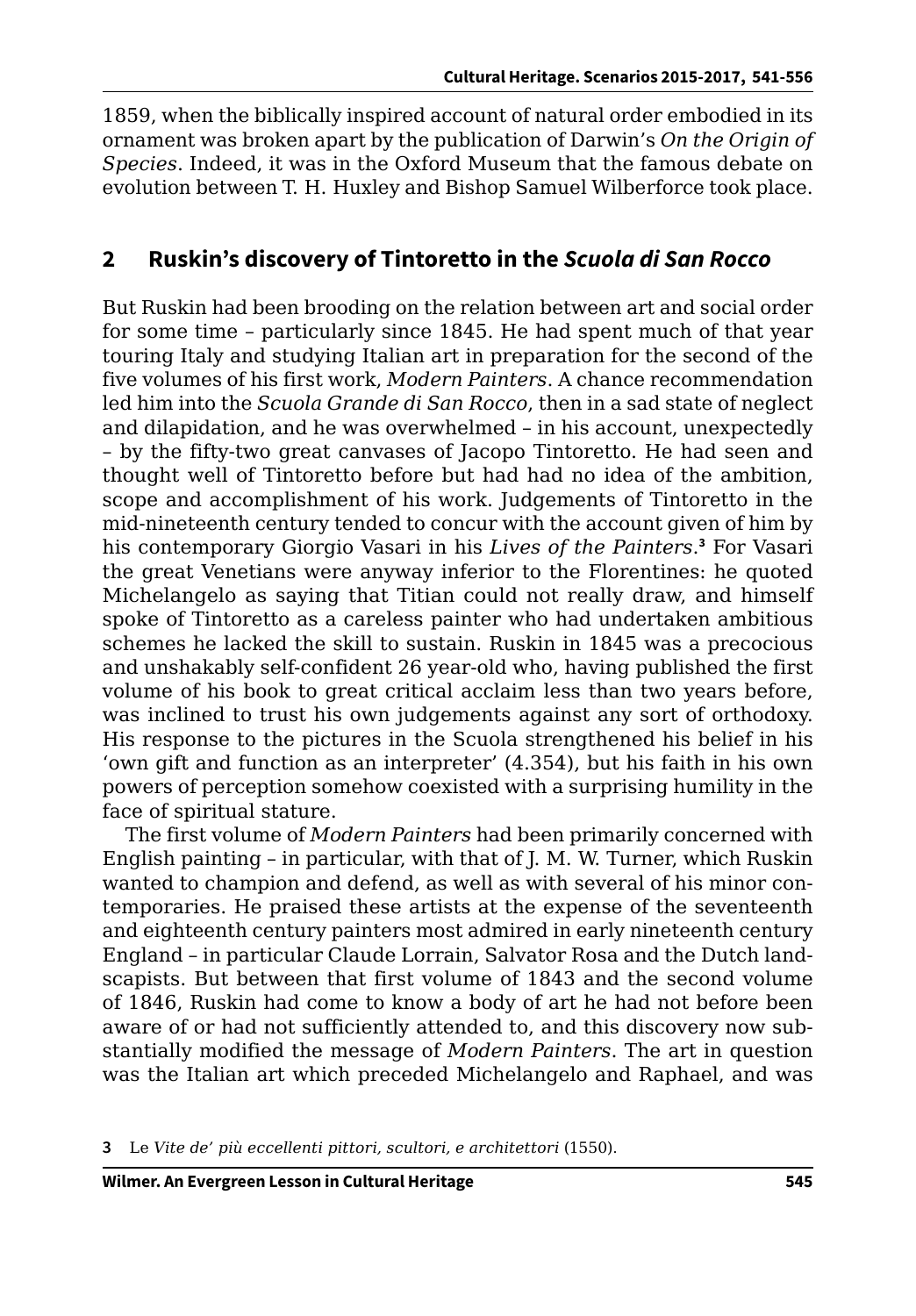still absurdly known (and judged) as 'primitive'. Ruskin began to study what he was to call the *Age of the Masters*, the Italian art of the Quattrocento. He began to value it much above the art he had been taught to admire: Raphael's, for instance, and Titian's (though he never lost his love of Titian the colourist). But having experienced this change of heart he was hugely discomfited when, on 23 September 1845, he entered the Scuola Grande di San Rocco, severely damaged by Austrian guns and generally disregarded, to discover a painter of a spiritual intensity comparable to Fra Angelico's but with the skill and dynamism of Titian and Michelangelo combined. Ruskin's editor E. T. Cook was surely right to suggest – though oddly Ruskin never said it himself – that he found in Tintoretto something of the bravura power, the broad spontaneity of execution, he had also seen in Turner: in Cook's phrase, "a spiritual and technical affinity" (4. xlv). It was a mystery. "I have been overwhelmed today", he wrote to his father, "by a man whom I never dreamed of – Tintoret. I always thought him a good & clever & forcible painter, but I had not the slightest notion of his enormous powers" (4: xxxvii). The following day he wrote again:

I never was so utterly crushed to the earth before any human intellect as I was to-day – before Tintoret. … He took it so entirely out of me… that I could do nothing at last but lie on a bench and laugh. … Tintoret don't [*sic*] seem able to stretch himself till you give him a canvas forty feet square, and then – he lashes out like a leviathan, and heaven and earth come together. (4. xxxviii).

Ruskin had begun to think that Italian art was falling into decay by the mid-sixteenth century but here was a giant who had lived and worked till 1594. This revelation led him to the next stage of his life's work:

Tintoretto swept me away at once into the 'mare maggiore' of the schools of painting which crowned the power and perished in the fall of Venice; so forcing me into the study of the history of Venice herself; and through that into what else I have traced or told of the laws of national strength and virtue. (35.372)**<sup>4</sup>**

As a result, he put *Modern Painters* on ice for several years and settled down to write, first, *The Seven Lamps of Architecture* and then *The Stones of Venice*.

The precise words Ruskin uses are important: *the laws of national strength and virtue*. In other words, Ruskin became convinced that the

**<sup>4</sup>** "È faticoso lo studio della pittura, e sempre si fa il mare maggiore', said he[Tintoretto], who of all men was least likely to have left us discouraging report of anything that majesty of intellect could grasp, or continuity of labour overcome" (4:27).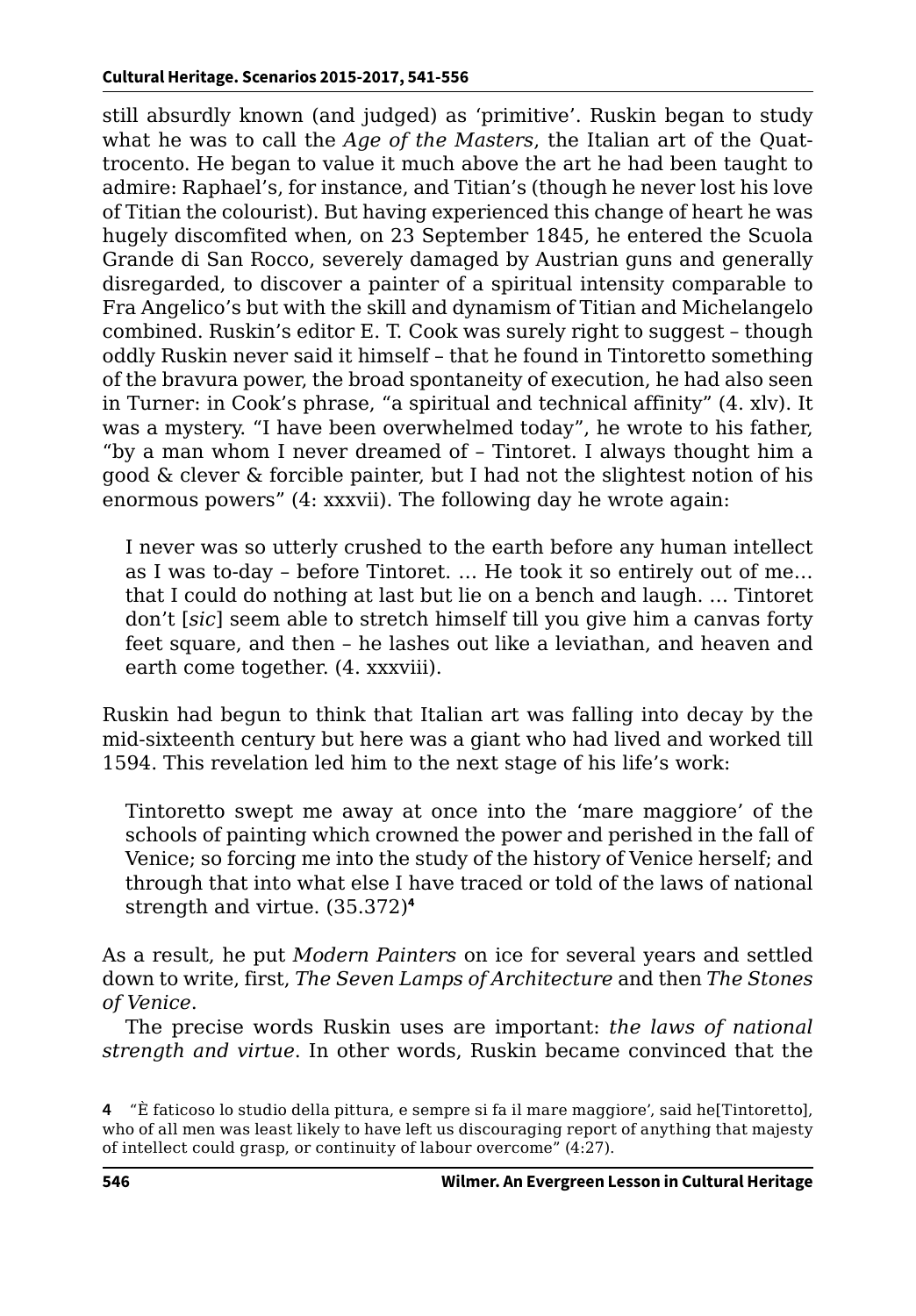beauty of Venice had its roots in the virtues of Venetian *life*. Not the life of contemporary Venice, which he saw as demoralised and impoverished, but the life of the people who had built and lived and worshipped in the buildings he admired, the Byzantine and Gothic houses and churches of the Middle Ages. The special value of Tintoretto, surely – though to my knowledge Ruskin nowhere explicitly states this – was that he had achieved what he did, a religious art of deep conviction and intensity, in a Venice that had begun to lose the spiritual virtues that spoke to him from the walls of the Frari or San Marco. It is possible to argue that there is a great deal in the life of medieval Venice that will not bear moral examination – the whole saga of the siege of Constantinople, for a single and significant instance – but I shall defer that issue for a while.

Ruskin saw in Tintoretto a struggle not unlike the one he had written of in regard to Turner and was feeling in himself: the need to hold on to an innocent Christian faith and goodness in a society increasingly turning towards materialism, greed and – to use a favourite word of his – infidelity. I suspect that by 'infidelity' he meant not only a betrayal of Christ and his teachings but, more broadly, an abandonment of the truths of good craftsmanship and accurate observation. He seems indeed to have thought of these disciplines, spiritual and vocational, as two sides of the same coin. It should be stressed that he considered Tintoretto, despite his best endeavours, damaged by this infidelity. He did not think him uniformly successful and, lavish as his praise of the painter is, he can also be disarmingly severe with him when he fails to live up to his own standards. Anyone who looks at a lot of Tintoretto's paintings knows that they are – to use an English colloquialism – very 'hit-or-miss' and there are probably more failures than triumphant successes. But when he *is* successful, Ruskin's praise knows no bounds. For instance, when in an appendix to *The Stones of Venice*, having given a thorough account of every Tintoretto in the Scuola, he comes to *The Crucifixion*, he simply declares:

I must leave this picture to work its will on the spectator; for it is beyond all analysis, and above all praise. (11.428)

## **3 The Guild of St George**

Tintoretto's *Crucifixion* was beyond analysis and praise partly because its value was as much moral and spiritual as artistic. He was conscious of Tintoretto as contributing – with commitment and some passion – to a charitable institution. Unfortunately, Ruskin's observations on the Venetian *scuole* are scattered and hardly coherent. It is nevertheless beyond doubt that the historic presence in the city of corporations of lay people dedicated to charitable works and at the same time acting as patrons of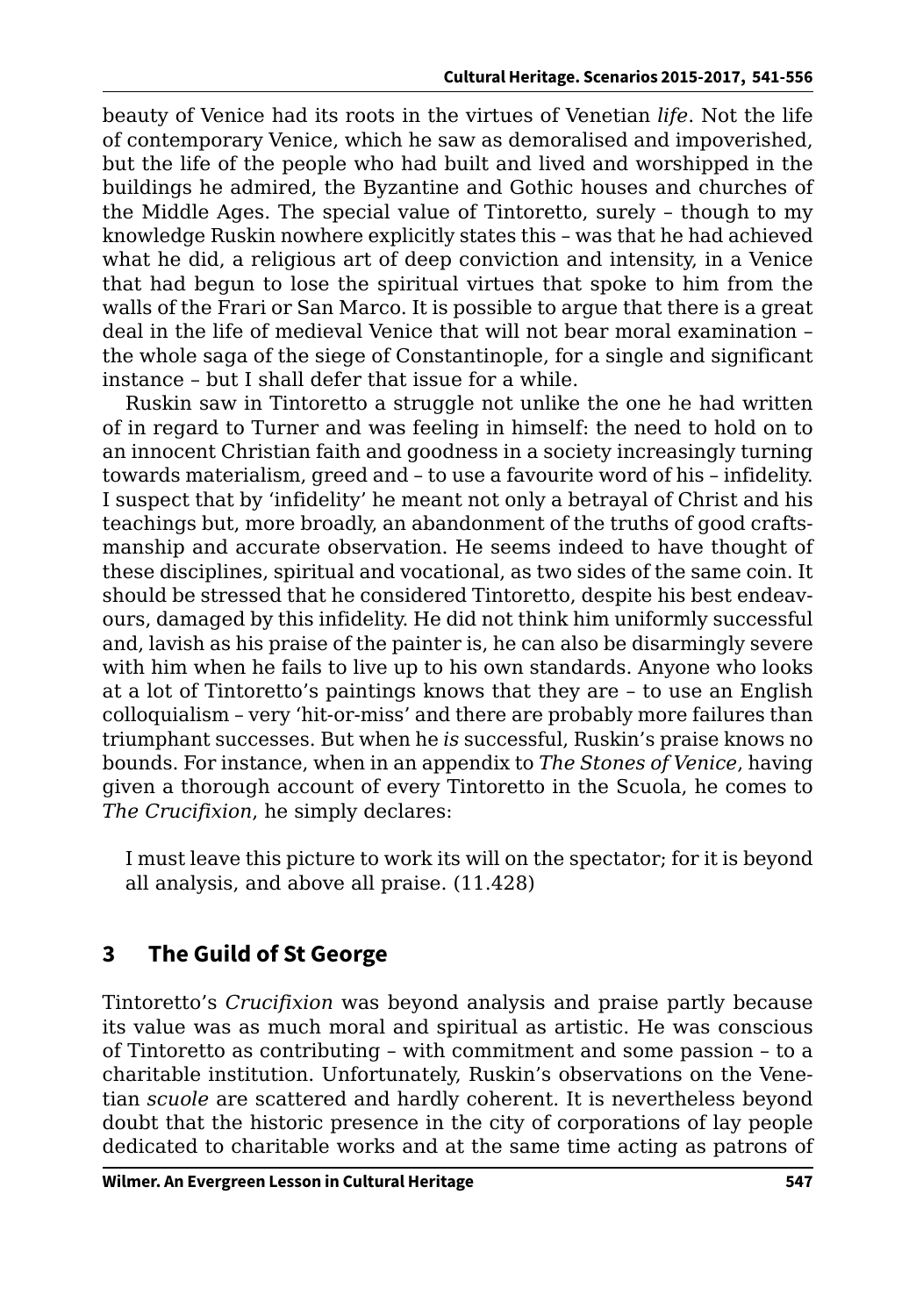major art impressed him greatly and inspired him in his hopes for a better world – in particular a better England, as he saw it, freed from its industrial and commercial bondage. It seems almost certain that he had the *scuole* in mind when, in 1871, he founded St George's Company.

It was not till 1878 that St George's Company became the Guild of St George. For the rest of the nineteenth century and well into the twentieth, Guilds now become a feature in the cultural landscape, mainly but not exclusively in the Arts and Crafts Movement, which looked to Ruskin as its prophet and progenitor. From the 1880s on, we hear of the Art Workers' Guild, founded by the architect W. R. Lethaby and others, A.H. Mackmurdo's The Century Guild and C.R. Ashbee's Guild of Handicraft. In the early twentieth century, there is the Catholic Guild of St Joseph and St Dominic founded by the sculptor and designer Eric Gill, and some craft Guilds are still active today – for example, the Gloucestershire Guild of Craftsmen, founded in the 1920s from some of the earlier groupings. All these Guilds were concerned with the discipline and well-being of the workman in an industrial age. There were also Guilds that were entirely social and charitable in their orientation. There is, for instance, a radical movement in the Church of England called the Guild of St Matthew, which was founded by the Christian Socialist Stewart Headlam. Very much influenced by Ruskin, it worked for the poor and destitute in cities and, like the Guild of St George, is still active today. And in the early twentieth century a syndicalist movement in the British Labour Party, acknowledging the influence of Ruskin and William Morris, came to be known as the Guild Socialist movement. Certain key thinkers in English ethical Socialism were associated with it: G. D. H. Cole, R. H. Tawney and J. A. Hobson.

The word had not been much used since the Middle Ages, when Guilds were a key feature of daily life. According to Wikipedia,

A guild is an association of artisans or merchants who control the practice of their craft in a particular town. The earliest types of guild were formed as *confraternities* of tradesmen [my emphasis]. They were organized in a manner something between a professional association, a trade union, a cartel, and a secret society.**<sup>5</sup>**

The early medieval universities were regarded as guilds or confraternities of scholars, and something of that character is still to be found in England in the Fellowship system of Oxford and Cambridge Colleges. It is clear that *confraternità* is also the word commonly used to this day to describe the Venetian *scuole*. The *scuole* were, as one editor of Ruskin puts it,

**<sup>5</sup>** <https://en.wikipedia.org/wiki/Guild>.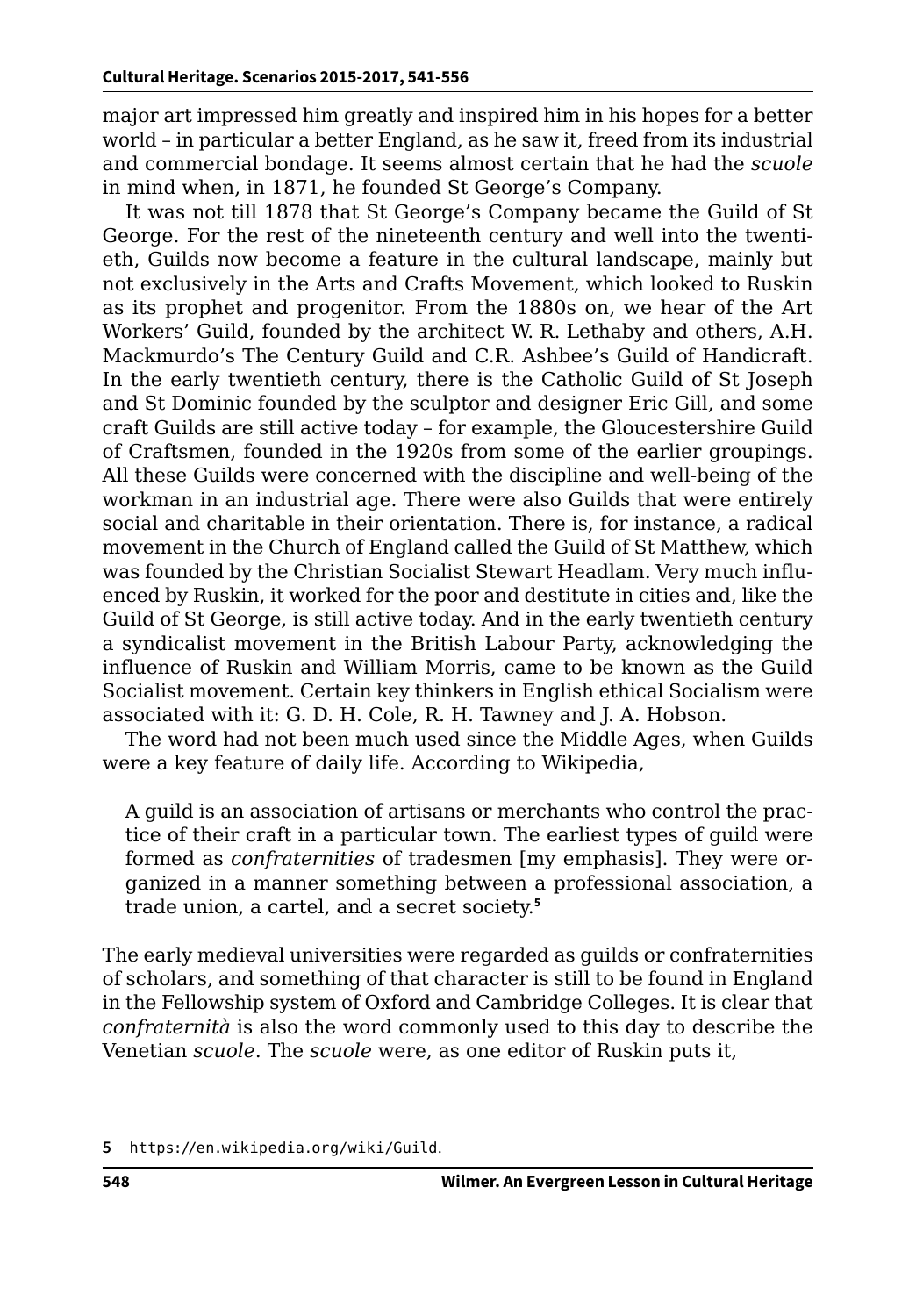lay confraternities, [which] had much in common with other European guilds, although they flourished longer. Membership was based on a common craft or nationality, a particular religious cult, or a charity to which the members devoted themselves.

Members were bound by their scuola's code of rules, pledging themselves, in particular, to come to the aid of fellow members in distress. An annual subscription provided the necessary funds, and where a surplus was available this was frequently put towards refurbishing the premises. Many of Venice's leading artists contributed to this end and thus the scuole came to play a very important role as patrons of the arts. (Whittick 1976)

There are several things to notice in this description. The first is that the *scuole* were brotherhoods or fellowships. They were not engaged in commerce or competition; they were dedicated to serving the societies they lived in, both the surrounding society and the membership of the *scuola* in question. This is still so in the Scuola di San Rocco today, as its current *Statute* indicate:

Scopi principali della Scuola, oltre alla manutenzione degl'insigni monumenti d'arte e della Chiesa votiva, erano e sono: la mutua assistenza fra i Confratelli, l'esercizio della carità verso i poveri, specialmente malati, l'aiuto ai carcerati o alle loro famiglie, nonché la somministrazione di sussidi dotali a donzelle maritande e ciò sempre nei limiti dei bilanci annuali debitamente approvati.**<sup>6</sup>**

There are considerable similarities between this and Ruskin's Guild of St George, as I hope to show.

The second thing we should notice in the brief account of the *scuole* that I have quotedis the fact that they were *patrons of the arts*. Today that is what they are mainly remembered for, but what Ruskin insists upon in his valuations of Venetian art and his plans for his own *scuola*, the Guild of St George, is the proximity (in their practices) of art, craftsmanship and charitable deeds. We tend to go to the Scuola today as if to a gallery where the work of a great painter is to be seen, and we often thereby miss the true significance of the paintings. Like the Gospels themselves, these paintings focus on the irreducibly physical expression of human need: the need for food, drink, clothing, health and healing, and relief from pain – but it is these physical facts that embody the spiritual gifts of God and call forth from the human observer – in intention, the *confratello* (or since 1977, *consorella*) of the Scuola – equivalent acts of charity. One of the key things

**6** *Statuto della Scuola Grande Arciconfraternita di San Rocco in Venezia*.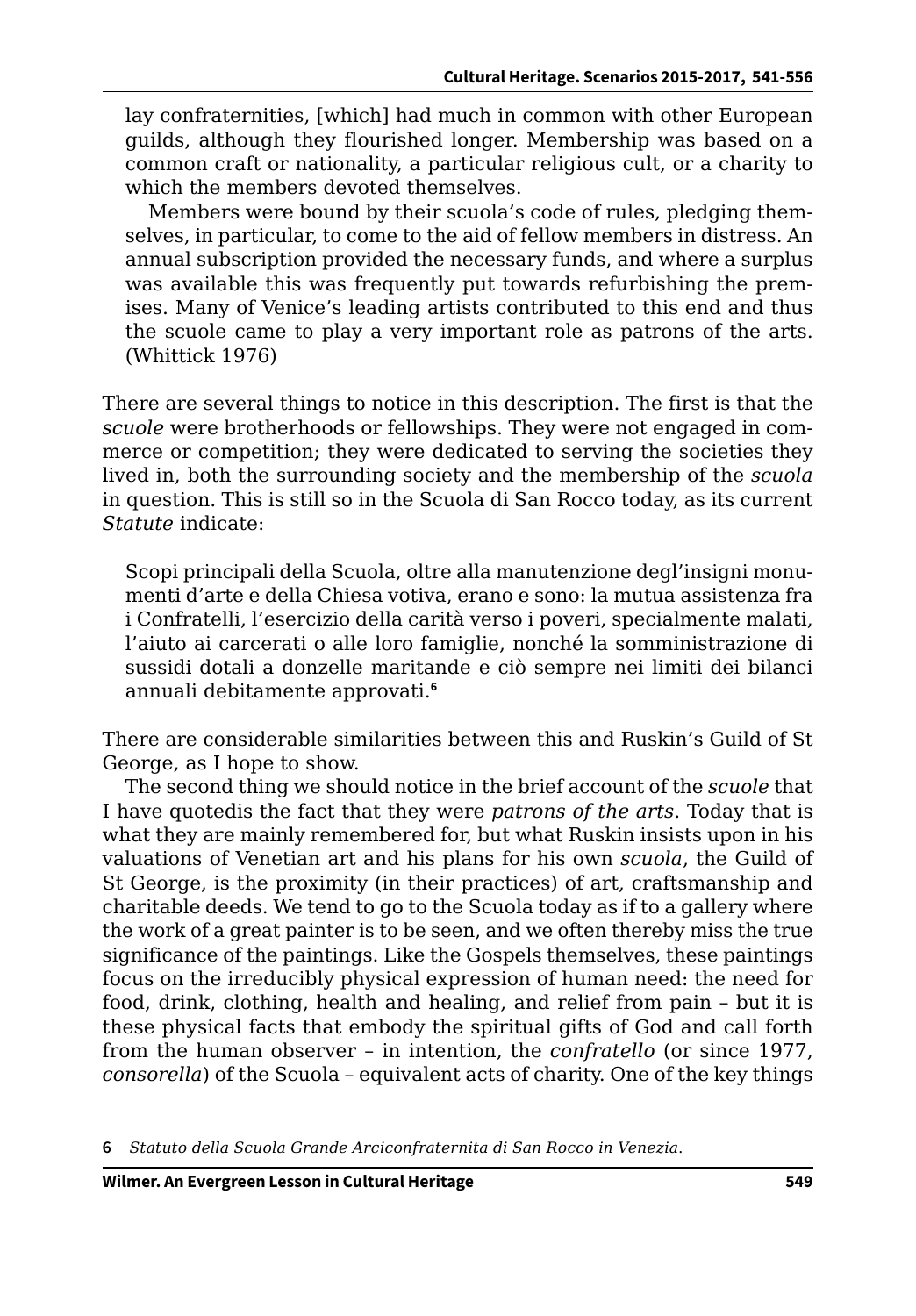Ruskin learns from Tintoretto is that 'holiness' is not a feebly ethereal attribute pertaining to the righteous, but adherence to the primary law of the universe, which he calls (in *Modern Painters* V) 'the Law of Help', the business of giving material help where it is needed by another, the help of neighbour to neighbour, such help embodying the love of God: 'the Helpful One', as Ruskin calls him. It is as far as it possibly could be from the capitalist values of free competition and enlightened self-interest:

Government and co-operation [says Ruskin in both *Modern Painters* V and his treatise on economics, *Unto this Last*] are in all things and eternally the Laws of Life. Anarchy and competition, eternally, and in all things, the Laws of Death. (7:207)

Tintoretto, of course, was a professional artist and earned money as the decorator of the Scuola San Rocco, but many of his paintings were given to the confraternity *gratis*, and, though it is clear that they were sometimes given in order to attract further paid commissions, the fact remains that Tintoretto was not notably well paid for the extraordinary haul of paintings, some of them among the largest ever painted at that date.

I do not want to force an easy connection between the *scuole* and the Guild of St George. The original purpose of the Guild was, as Ruskin says,

simply the purchase of land in healthy districts, and the employment of labourers on the land, under the carefullest supervision, and with every proper means of mental instruction … this is the only way of permanently bettering the material condition of the poor. (30.17)

This was in response to Ruskin's frustrated sense that the country he lived in was said to be so wealthy, despite the fact that so many of its citizens appeared to be so poor.

I have listened to many ingenious persons who say we are better off now than ever we were before - he wrote - I do not know how well off we were before, but I know positively that many deserving persons … have great difficulty in living in these improved circumstances… For my own part, I will put up with this state of things, passively, not an hour longer'. (27.12-13)

The concerns, therefore, were urban poverty and rural decline. Ruskin wanted to save agriculture from industrial conditions of labour and production and to preserve the countryside from pollution and squalor. He wanted a healthy life for those who worked on the land and nutritious food for consumers. He believed that human beings needed contact with beauty and the natural world just as they needed food and drink: that the poor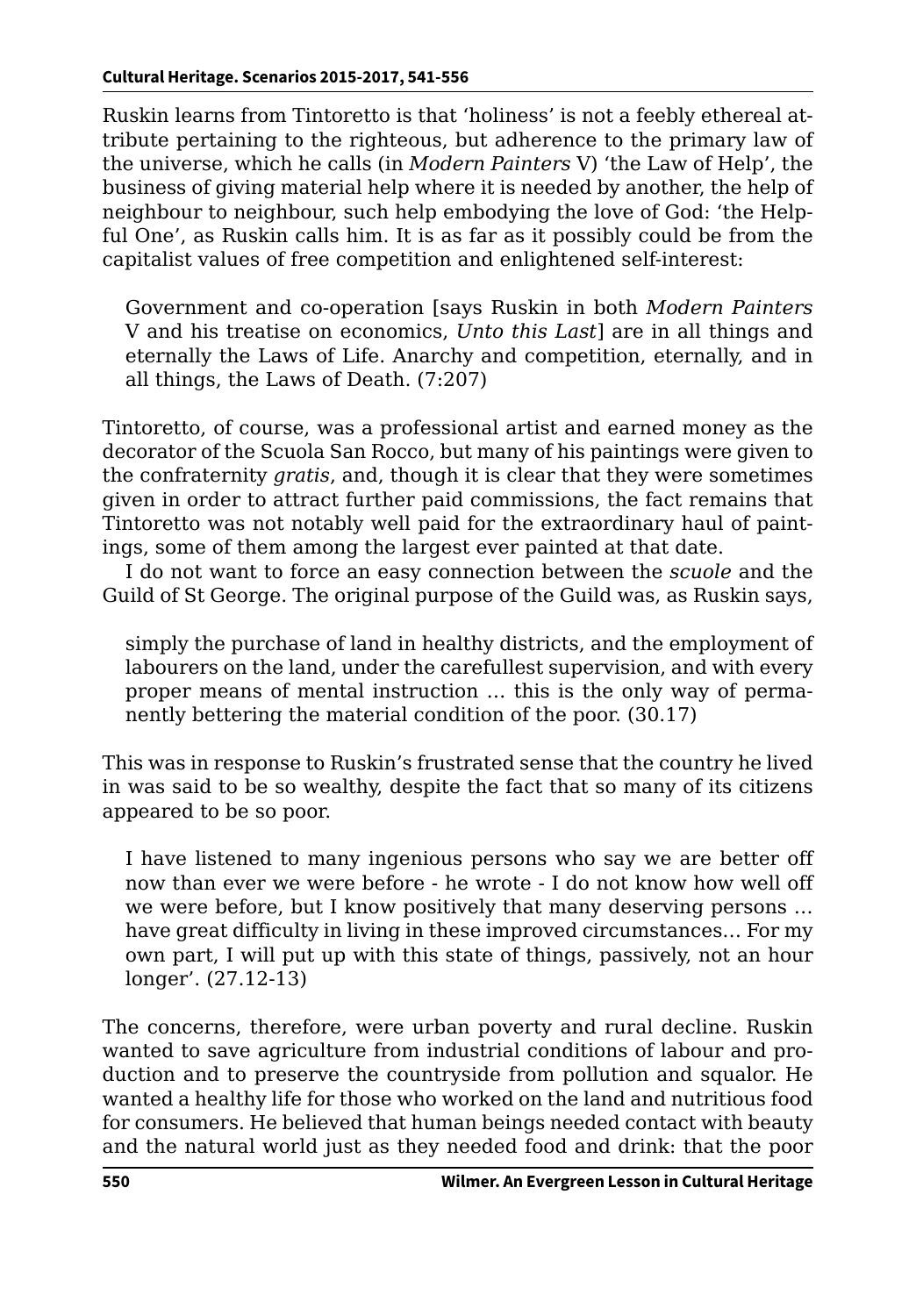in slums and factories, deprived of such things, starved inwardly. He also associated the love of nature with our response to it in art and craftsmanship. He originally hoped that the Guild would be based on communities which would have their own schools, libraries and art galleries. It was a utopian conception, pre-industrial economically but distinctively post-Enlightenment in its sense of the human potential in everyone. It arose from Ruskin's despair at the condition of industrial England, a competitive society obsessed with profit, which, indifferent to the beneficence of nature, appeared to care nothing for the weak and unfortunate. The Guild had and has no single base, so it has never served a single community as the *scuole* can and do. But there are nevertheless similarities to the *scuole*. Ruskin seems to have thought that the first duty of any citizen – certainly of any Christian – was to deal directly with the trouble on one's doorstep, the immediate suffering of one's literal neighbour. If one could not deal with that, there was no hope of solving the large issues of society. This principle was clearly at the heart of the *scuole*, too, as Ruskin was clearly aware.

### **4 The Venetian** *Scuole*

Ruskin announced the inception of 'St George's Fund' in a series of "Letters to the Workmen and Labourers of Great Britain", which he called *Fors Clavigera*. The series continued, with a few interruptions caused by illness, till 1884 and was eventually published as a four-volume book. I have no time to go into the significance of the strange title or the idiosyncrasies of this extraordinary work, except to say that it is a sort of running commentary on the problems of his day as Ruskin saw them, constructed with improvisatory brilliance in the intervals of a manically busy life. In this strange context, he set down his plans for what was to become in the course of its writing the Guild of St George – its rules and principles, its accounts, news of its activities, his dreams (often wildly unrealistic) for its future. That was by no means the sole purpose of *Fors*, but anything Ruskin raised as a topic in it was likely to be interwoven with the business of the Guild.

For instance, in Letter 75, written in March 1877, Ruskin turns his attention to the first patron saint of Venice, St. Theodore, as he appears with his crocodile on one of the two columns at the entrance to the Piazzetta. Ruskin had been writing a brilliant account of those two columns in what he calls his 'little Venetian guide' (29:61), *St Mark's Rest* (also 1877), and the subject had spilt over into *Fors*. It led him in particular to the Scuola named after that early patron, the Scuola di San Teodoro, and to what he calls the *precious mariegola* (29:64n) of that confraternity, which he had been studying in the Museo Correr. A *mariegola* – *Maria regola*, I suppose – is a document including the rule and articles of association of a lay order. It is, as Ruskin expresses it in *Fors*, Venice's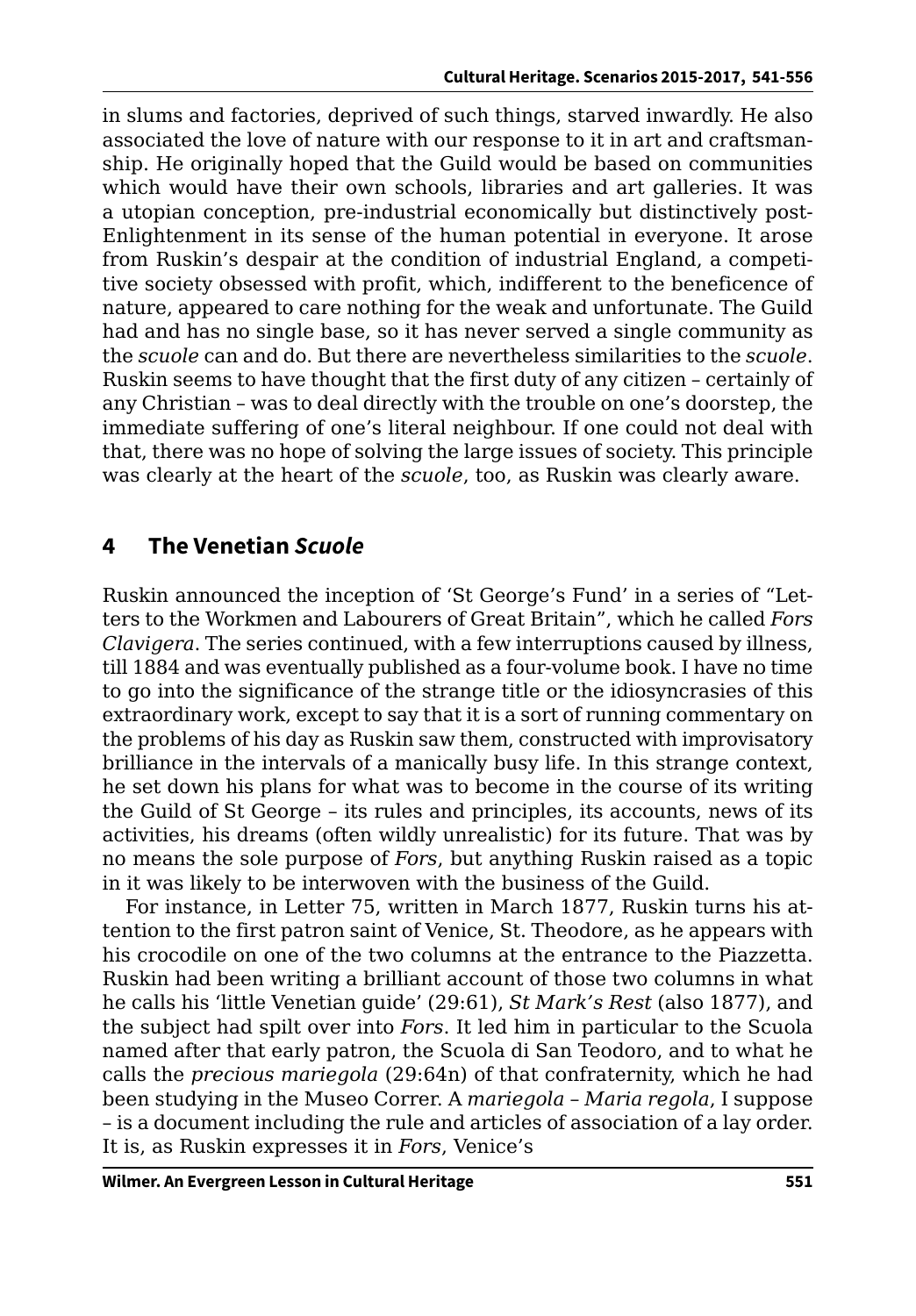Mother Rule of St. Theodore, – the Rule, from the thirteenth century down, of her chief Club, or School, of knights and gentlemen.

"But meditate a little first" he goes on, "on that Venetian word 'Mother-Law'" something very different he implies, with heavy irony, to the kinds of law that prevail in modern capitalist England. This *mariegola*, he says, is" ever watchful, merciful, life-giving" (29:62-3), like a mother brooding over her child.

This feminine aspect finds its complement in the main purpose of Ruskin's letter, which is to celebrate the knightly role of St Theodore, but before he goes on to that he gives an elaborate footnote, which includes a long "account of the nature of the *Schools* of Venice, of which [San Teodoro] was the earliest".**<sup>7</sup>** This account is by one of his contemporaries, a man named Edward Cheney:

Though religious confraternities are supposed to have existed at a much earlier period, their first historical mention at Venice dates from the middle of the thirteenth century. They were of various sorts; some were confined to particular guilds and callings, while others included persons of every rank and profession. The first object of all these societies was religious and charitable. Good works were to be performed, and the practices of piety cherished. In all, the members were entitled to receive assistance from the society in times of need, sickness, or any other adversity.**<sup>8</sup>**

The 'Confraternità Grandi' (though all had the same object) were distinguished by the quantity, as well as by the quality, of their members, by their superior wealth, and by the magnificence of the buildings in which they assembled; buildings which still exist, and still excite the admiration of posterity, though the societies to which they owed their existence have been dispossessed and suppressed [as they were by Napoleon after his conquest of Venice].

The 'Confraternità Piccole', less wealthy, and less magnificently lodged, were not the less constituted societies, with their own rules and charters, and having their own chapel, or altar, in the church of their patron-saint, in the sacristy of which their *mariegola* was usually preserved. Many of the confraternities had a temporal as well as a spiritual object, and those which were composed exclusively of members

**8** Cfr. the prayer 'for the whole state of Christ's Church' in the Church of England's *Book of Common Prayer* (1662): "And we most humbly beseech thee, of thy goodness, O Lord, to comfort and succour all those who, in this transitory life, are in trouble, sorrow, need, sickness, or any other adversity".

**<sup>7</sup>** The account is taken, he tells us, from Cheney (1867-8).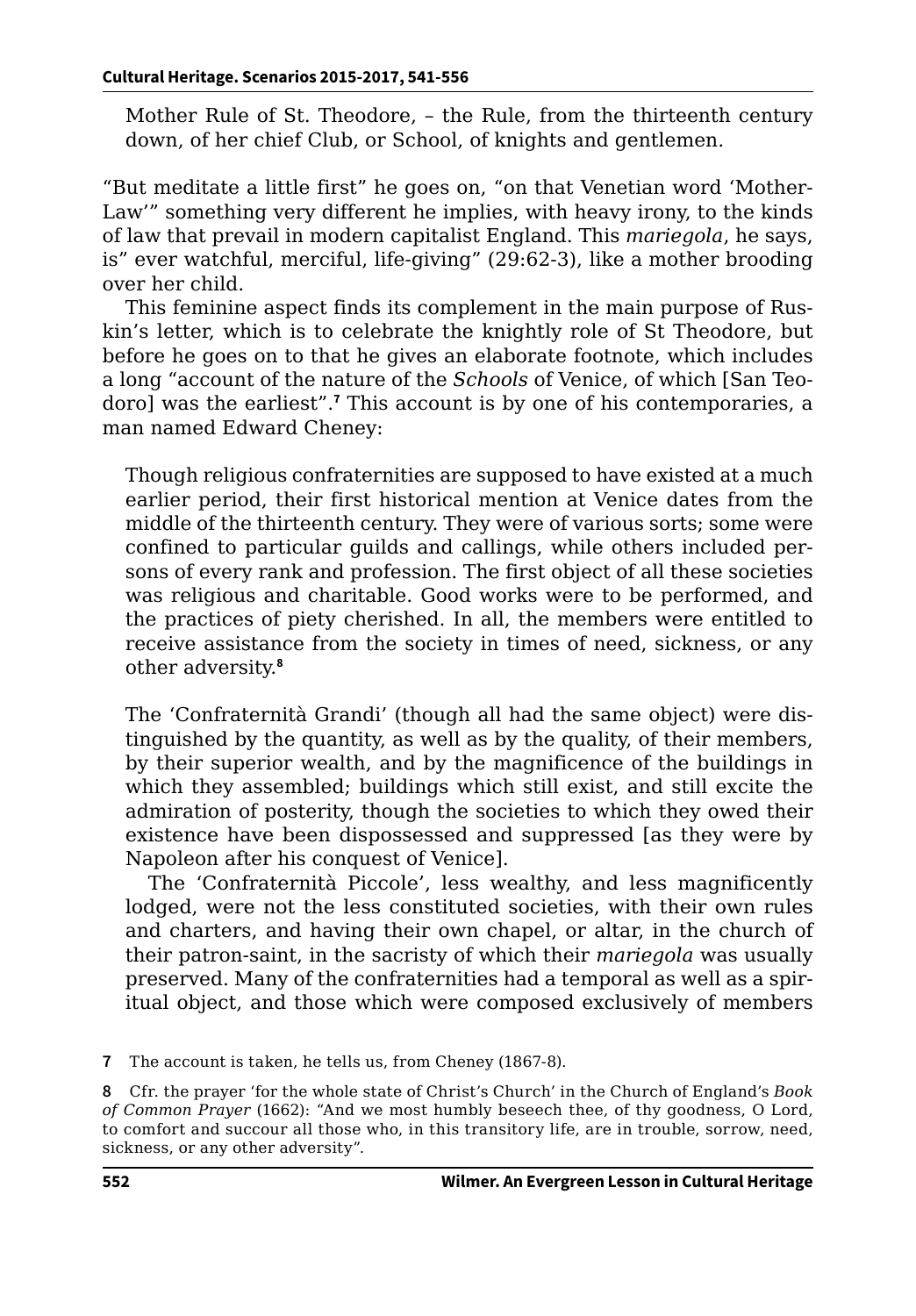of the same trade regulated their worldly concerns, and established the rules by which the Brothers of the Guild should be bound. Their bye-laws were subject to the approval of the Government; they were stringent and exclusive, and were strictly enforced. No competition was permitted (29:64-65n).

When he noted this – though he makes no mention of the fact – Ruskin was engaged in a struggle with lawyers to determine what his charity should be called. It was to have been St George's Company, perhaps "a Club, or School, of knights and gentlemen", an army of Companions. But legally – and there was and is great irony in the fact – a Company in modern English law has nothing to do with companionship. It is a body that has combined in order to make profit in competition with other companies – precisely what Ruskin's brothers-in-arms were not supposed to be interested in. When the following year he settled on the word "Guild" not yet widely in use as a modern category, he surely remembered Cheney's account of the *mariegola* and "the rules by which the Brothers of the Guild should be bound".

But to return to St Theodore as a model for Guild activity:

St. Mark is [the] standard-bearer [of the Venetians] in the war of their spirit against all spiritual evil; St. Theodore their standard-bearer in the war of their body against material and fleshly evil: not the evil of sin, but of material malignant force … St. Theodore … is the Chevalier, or Cavalier, of Venice, her first of loving knights, in war against all baseness, all malignity; in the deepest sense, St. Theodore, literally 'God gift', is Divine life in nature …. He is first seen … in the form of a youth of extreme beauty; and his first contest is with a dragon very different from St. George's… (29-62)

I am not sure why St Theodore's dragon is so different from St George's, but both are monster-slaying saints with roots in classical mythology, connected (as Ruskin was aware) with such figures as Hercules and Theseus. In the classical world such figures stand for the power of human civilisation to drive out darkness and institute order, culture and the rule of light. In the Christian dispensation their battle is primarily with evil and their actions echo the apocalyptic battle of St Michael the Archangel against Satan, Prince of Darkness. The primary significance of St George for Ruskin is almost too obvious to mention. He is the patron saint of England and stands for England whenever she sets herself against evil or tyranny. Such a significance on its own, however, would have carried little weight for Ruskin, who wanted above all to question English values as they appeared in his own era, and the dragon is quite as much a symbol of England as the saint. As Marcus Waithe has put it, 'he came to associate dragon-slaying with the fight against social injustice. The dragon represented not just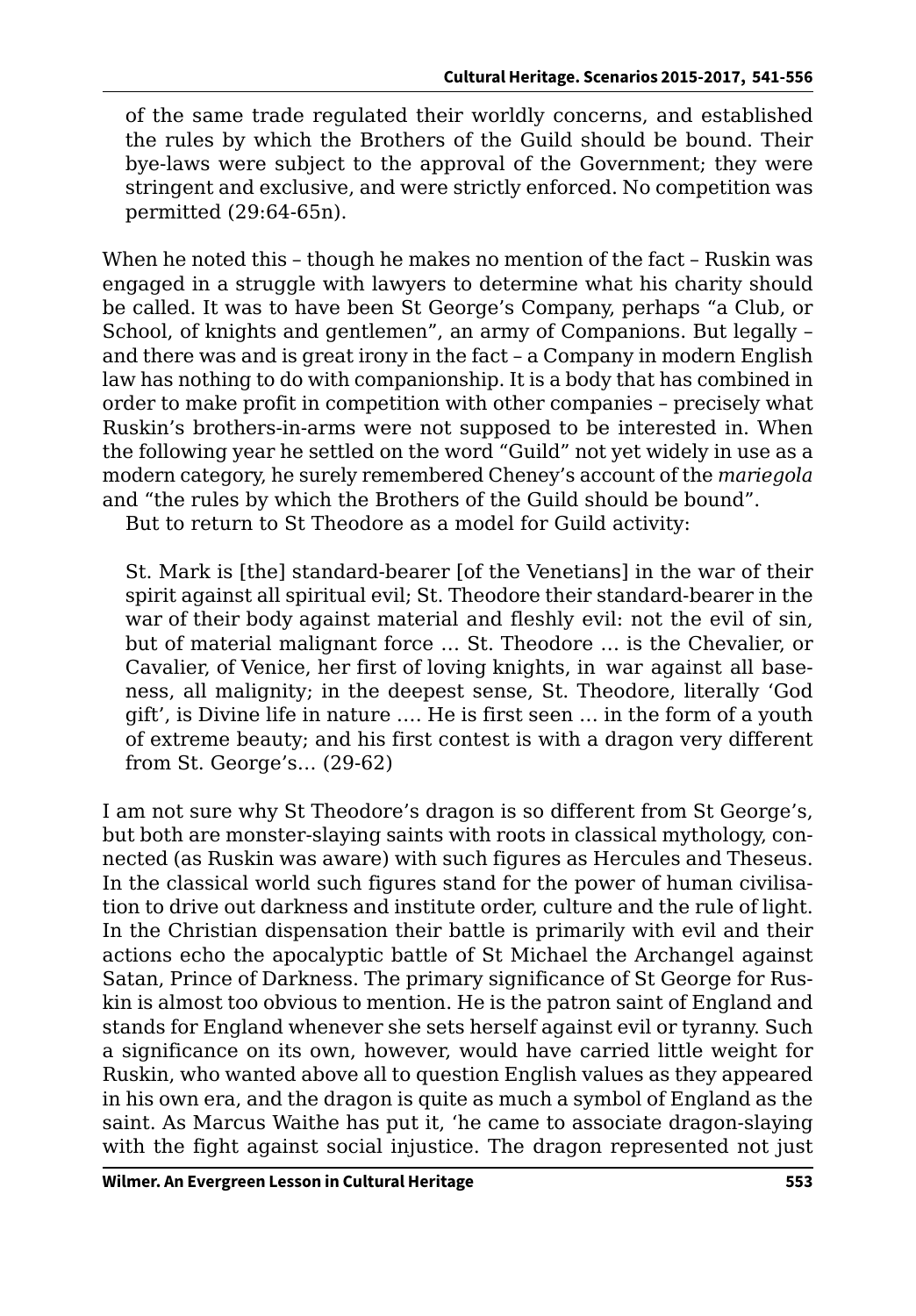the enemy of mankind, but also the fire and smoke expelled by England's industrial enterprises.

St George also had other associations, and is regarded if not as the patron of Venice – no saint can challenge St Mark – then as one of the city's chief protectors along with San Rocco and San Teodoro, all three of them patrons of Venetian *scuole*. As a saint originating in the Eastern Mediterranean, possibly in Palestine, St George has come to represent the city's imperial role in the Levant: the patron of both the Greek and Dalmatian elements in the Venetian population. It was through that population and through another of the *scuole* that Ruskin's troubled patriotism, his love of Venice and his deep concern with myths and images of evil came creatively together.

In 1869 he discovered another painter who was to seize his imagination as only Tintoretto and Turner had done before. This was Vittore Carpaccio, who always gives his name on his pictures at Victor Carpathius, suggesting that he was of Slavic origin. Ruskin became obsessed with Carpaccio and in particular with the St Ursula cycle in the *Accademia*, originally yet another of the *scuole*, that of the *Carità*. But the first painting that seized him, then surprisingly little-known, was that of St George and the Dragon in the Scuola di San Giorgio degli Schiavoni – St George of the Dalmatian Slavs – a charity founded in 1451 by Slavic benefactors, to aid poor sailors who were fellow-countrymen. Few pictures provide a better mirror for Ruskin's moral vision: the death and waste created by the dragon, the desolation of the city in the background and the constant purpose of the knight. In 1872 Ruskin made a drawing after Carpaccio's picture; he followed it with a strikingly beautiful watercolour of the saint's head and shoulders, and then gave both drawings to St George's Museum, the educational collection he created for the Guild in Sheffield. Commenting on the head, Marcus Wait he goes on to note the absence of a helmet:

In *Fors Clavigera* … [he writes] Ruskin noted of Carpaccio's representation that "His St. George exactly reverses the practice of ours", in that "He rides armed, from shoulder to heel, in proof – but without his helmet". (27:475) He explains that "the real difficulty in dragon-fights [...] is not so much to kill your dragon, as to see him; at least to see him in time, it being too probable that he will see you first". We might consider [St George's] Museum in this, symbolic, light. It is an attempt to 'see' the dragon first, to take the initiative in the fight to teach better ways of witnessing the world.

It is worth reflecting just for a moment that if you needed a translation of the words Scuola di San Giorgio you could do worse than 'Guild of St George'.